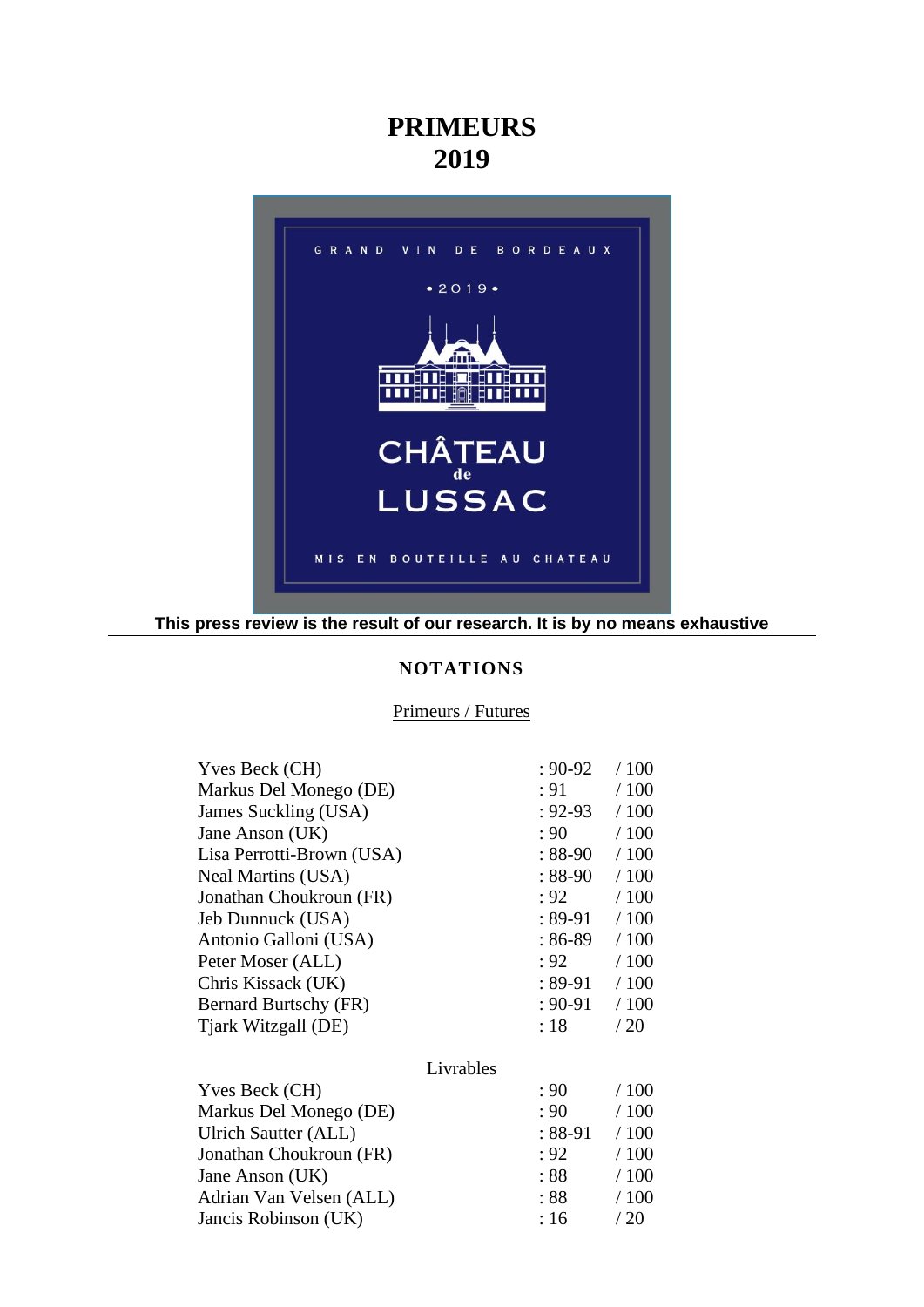## **PRIMEURS**

# *Yves Beck ( 17 March 2020)*

Purplish purple. Elegant, subtle bouquet, revealing spicy and fruity notes. Delicious and creamy character on the palate. The wine has body and is elegant thanks to the finesse of its tannins which are revealed at the end of the mouth. The structure gives freshness and supports the aromatic expression until the end. A palatable and refreshing wine. 2024 - 2034

## *James Suckling (May 2020)*

A tight and polished red with blueberries, chocolate and hazelnuts. Medium to full body and round tannins.

# *Jane Anson (May 2020)*

Always an enjoyable, confidently made wine in the St Emilion satellites, this is bright with blackberry fruits and salt-licked caramel on the finish. Easy to approach, plenty of personality.

## *Markus Del Monego (May 2020)*

Dark purple colour with violet hue and black core. Vibrant fruit and discreet spiceness, on the palate elegant, repeating the fruit, in balance with ripe. Tannins and fine acidity as well as good lenth.

## *Jonathan Choukroun (May 2020)*

The nose is fruity and offers a good definition, a nice fruit. There are notes of juicy blackberry / blackberry, violet and more lightly blackcurrant associated with fine touches of iris, fleshy strawberry as well as discreet hints of zan, black tea and sweet spices. The palate is fruity, balanced and offers a mineral frame as well as a fine tension. On the palate this wine expresses notes of juicy blackcurrant, boysenberry and more lightly raspberry associated with hints of blueberry, zan, tea as well as very fine spices (bottom). Good length.

#### *Lisa Perroti-Brown (May 2020)*

Opaque purple-black in color, the 2019 de Lussac comes galloping out of the glass with expressive scents of baked plums, warm blueberries and mulberries plus suggestions of cloves, tree bark and truffes. Medium to full-bodied, the palate has bags of ripe, juicy black fruits, framed by roundedtannins and plenty of freshness, finishing on an earthy note.

#### *Jeb Dunnuck (May 2020)*

As with the 2018, the 2019 Château De Lussac is a ripe, sexy wine offering loads of plum and blueberry fruit as well as medium to full-bodied richness, a plush, supple texture, moderate tannins, and just loads of upfront charm. It's geared for drinking in its first decade of life.

# *Chris Kissack (June 2020)*

A shimmering cherry-red hue, with a modest concentration. Crushed blackberry dusted with soot on the nose, with a smoky and leafy freshness. Texturally charming at the outset, but more focused in the middle, with a fine grain of energy running through the palate, carrying flavours of black cherry, currant and a sooty perfume. Quite rich in terms of its tannic structure, which feels ripe and tight-knit, with all the saline vigour of the vintage. Some serious tannic grip at the end. This feels like it will develop nicely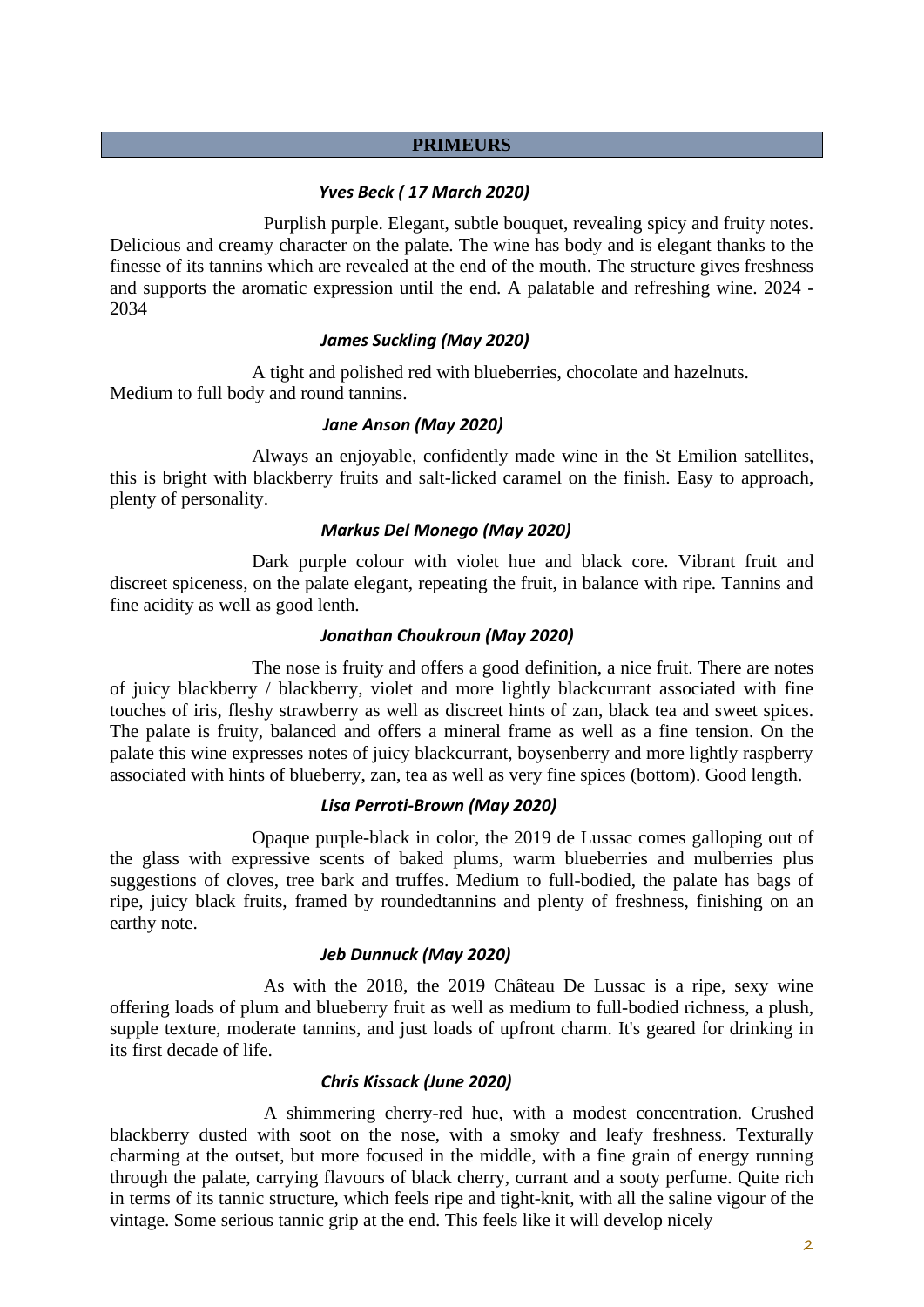#### *Peter Moser (June 2020)*

Dark ruby garnet, opaque core, violet reflections, delicate brightening at the edges. Fresh, attractive heart cherries, floral touch, red forest berries, a hint of lime zest. Juicy, elegant, fine fruit sweetness, integrated tannins, freshly structured, salty-lemony aftertaste, a lively food companion

# *Bernard Burtschy (June 2020)*

The dress is dark garnet. Pretty frank nose with great candor. The wine is supple, charming, it does not have the density of 2018, but it is more elegant and more balanced. It can be eaten faster than usual, which is not bad in itself.

# *Tjark Witzgall (June 2020)*

Purple with ruby reflections, beguiling bouquet with ripe blackberries, blueberry jelly and milk chocolate. On the juicy palate with a silky texture and butteries tannins, wonderful, extract sweetness and supportive race. In the aromatic, final blueberry crescendo with an erotic fruit prssure. That is the best thing I do taste this insider tip from Lussac could. TO BUY 2025 - 2040

#### **LIVRABLES**

# *Yves Beck (November 2021)*

A wine estate of almost 28ha with clay-limestone and clay-silt soils. The bouquet is marked by pleasant dark berry notes and a touch of spice. On the palate the wine is elegant, slightly creamy and well supported by the freshness of its structure. An agile and refreshing wine. 2024-2037

# *Markus Del Monego (December 2021)*

Dark purple colour with violet hue and black core. Excellent nose with fine fruit, elder berries, blackcurrants and blackberries, backed by hints of chocolate and mild spices. On the palate elegant, with fine toasting, ripe yet firm tannins and juicy fruit, still a bit closed.

#### *Ulrich Sautter, Weinverstand (Décember 2021)*

Tasted in Hamburg. Slightly volatile wine sample. Quite intense cherry fruit, chocolate, Black Forest cherry, but also wild strawberry, peppery notes. Homogeneous in the mouth, tannin adapted grainy in a well-coated mouth. packaging, relatively firm acidity, lots of juice and fruit in the mouth, a hint of chalkiness. If one considers the probably due to the state, the volatility making the cask sample a "small" quite complete wine.

# *Jonathan Choukroun, Vertdevin (Décember 2021)*

The nose is fruity, elegant, concentrated and racy. There are notes of bright wild blackcurrant, graphite and, to a lesser extent, blueberry, combined with hints of wild strawberry, blue berries and fine black pepper, incense and cocoa. The palate is fruity, balanced (nice balance), racy and offers juiciness, acidity, elegance, minerality, a certain delicacy and roundness. On the palate, this wine expresses notes of pulpy/juicy blackberry, bright blackcurrant and, more slightly, wild strawberry, combined with touches of bright red berries, violet, as well as hints of racy minerality, lily, sweet blond tobacco, fine graphite, chocolate/mocha and a hint of toasted almond. The tannins are precise, elegant and mellow.